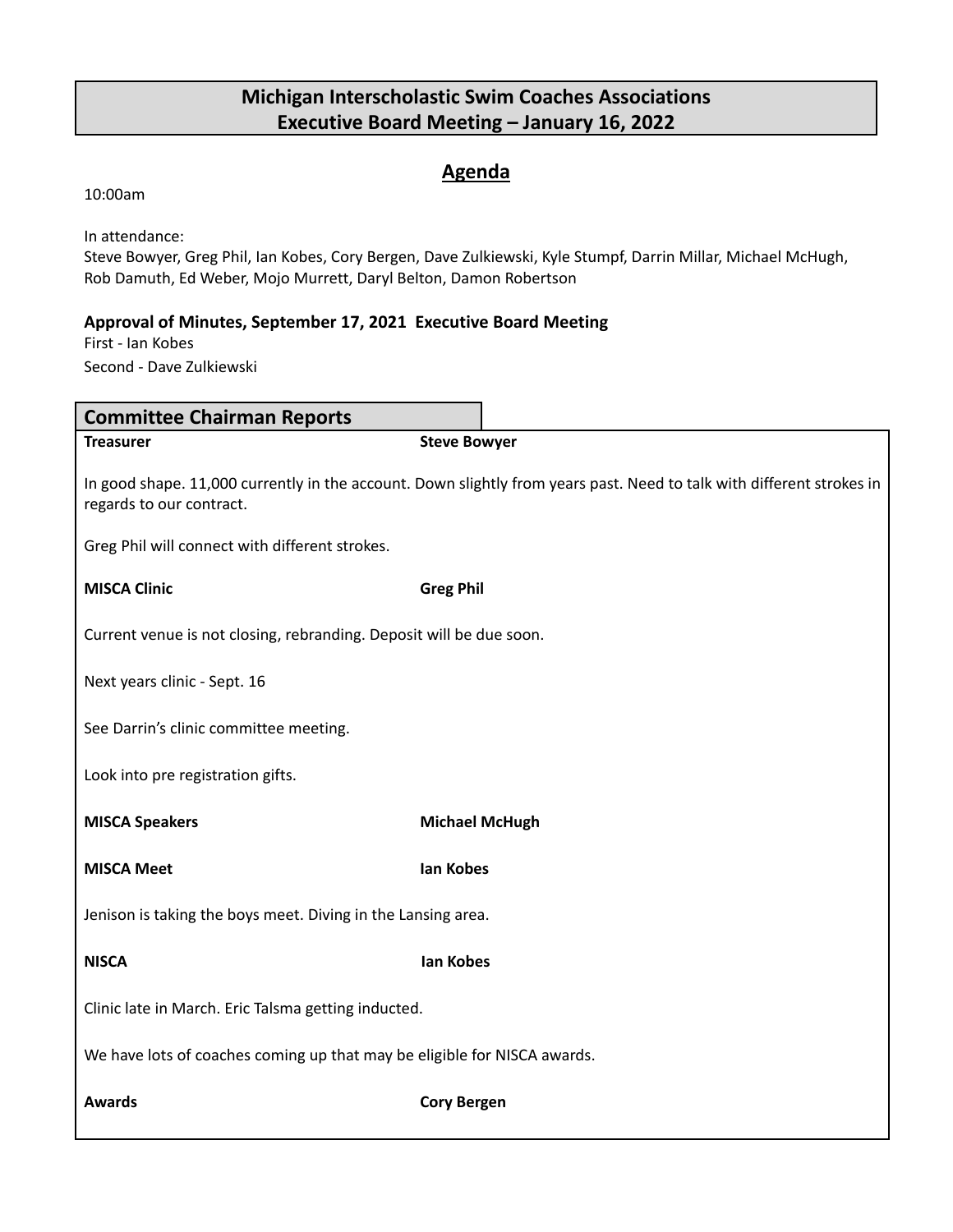| Cory will stay on as awards chair after retirement.                                         |                        |  |  |  |
|---------------------------------------------------------------------------------------------|------------------------|--|--|--|
| Waiting on Zone 2 girls COY.                                                                |                        |  |  |  |
| \$20 per All State certificate for coaches who are not members. Starting girls season 2022. |                        |  |  |  |
| Webmaster                                                                                   | Dave Zulkiewski        |  |  |  |
| Can we move stuff over to team unify? Will look into building that site out if we can.      |                        |  |  |  |
| <b>Diving</b>                                                                               | <b>Brad Huttenga</b>   |  |  |  |
| Brad Huttenga plans to step down after the boys MISCA meet.                                 |                        |  |  |  |
| John Pearson will take over as the diving rep - all in favor.                               |                        |  |  |  |
| State meet diving proposals - see attached.                                                 |                        |  |  |  |
| <b>Middle School</b>                                                                        | <b>Damon Robertson</b> |  |  |  |
| Moving the meet to Battle Creek Lakeview. Get info on the site this week.                   |                        |  |  |  |
| <b>Academic All-State Team</b>                                                              | <b>Kyle Stumpf</b>     |  |  |  |
| Transitioning to fully digital. Deadline March 31.                                          |                        |  |  |  |
| <b>Academic All-State Individual</b>                                                        | <b>Darrin Millar</b>   |  |  |  |
| Online registration is open. Deadline March 31.                                             |                        |  |  |  |
| <b>Edwards Scholarship</b>                                                                  | <b>John Burch</b>      |  |  |  |
| No report                                                                                   |                        |  |  |  |
| <b>MHSCA Rep</b>                                                                            | <b>Darrin Millar</b>   |  |  |  |
| 160 new athletic directors.                                                                 |                        |  |  |  |
| See attached for more notes.                                                                |                        |  |  |  |
| <b>Dream Team</b>                                                                           | <b>Michael McHugh</b>  |  |  |  |
| Posted in a timely manner. Swim Swam did not post.                                          |                        |  |  |  |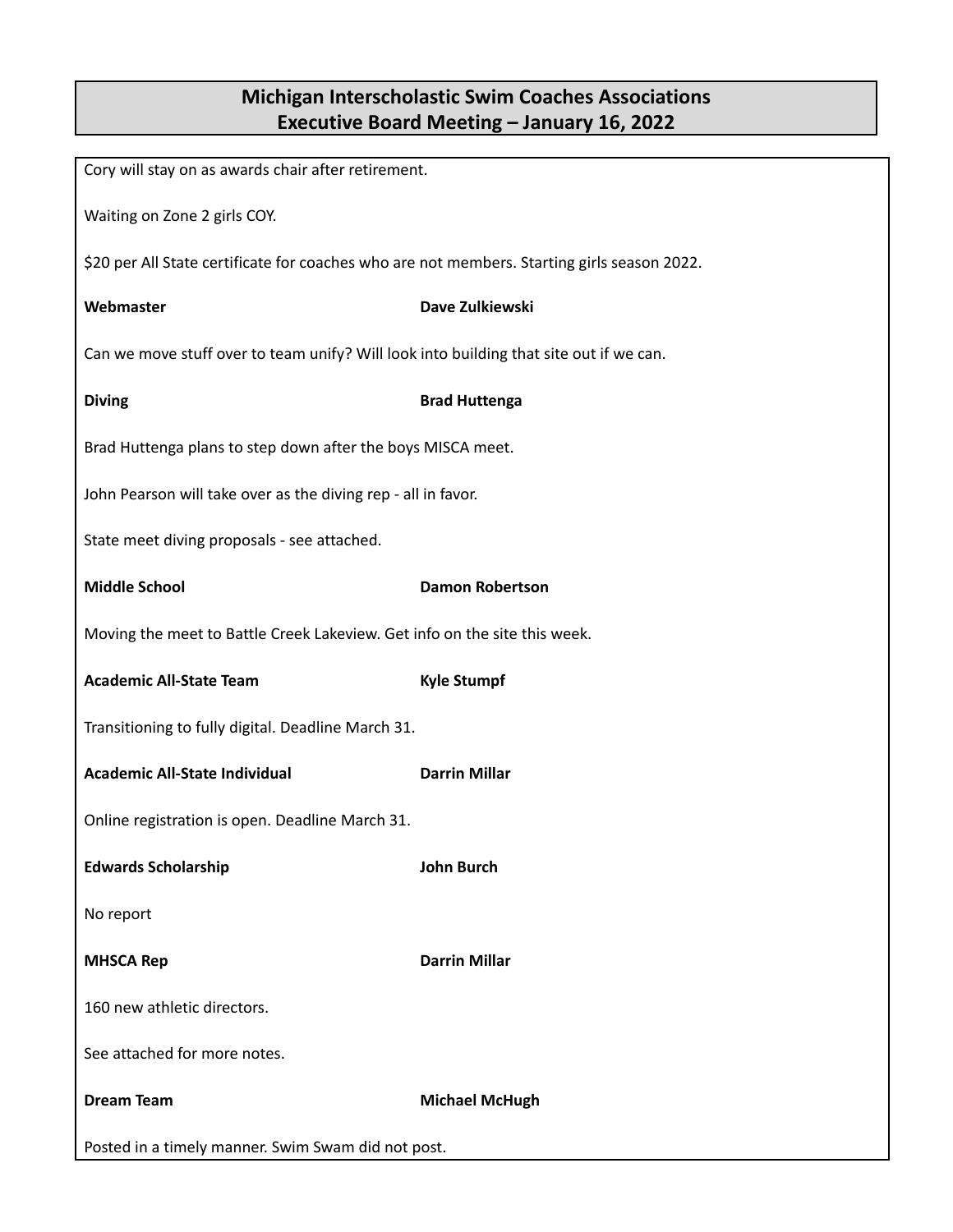**Top Times List/swim cloud Dave Zulkiewski** Regional admin - anyone interested?

**MISCA Golf Outing Rob Damuth**

Agaming - \$350 for 2022, will move to \$475 in 2023. Looking into other places. Shanty Creek, Lakewood Shores.

#### **Zone Vice President Reports – Posted on the webpage.**

- Zone 1 Shawn Kornoelje (Chippewa Valley)
- Zone 2 Mike Harfoot (North Farmington)
- Zone 3 Ed Weber (Plymouth Canton)
- Zone 4 Mojo Murrett (Ann Arbor Skyline)
- Zone 5 Ian Kobes (Hudsonville)
- Zone 3 figure out a better way to contact people
- Zone 4 good response from coaches

### **MHSAA State Meet**

# **Hospitality**

- D-1 Steve Bowyer
- D-2 Rob Damuth
- D-3 Daryl Belton
- **Awards**
- D-1 Steve Bowyer
- D-2 Michael McHugh
- D-3 Daryl Belton

#### **Dream Team**

- D-1 Steve Bowyer
- D-2 Jones/McHugh
- D-3 Daryl Belton

#### **Old Business**

- Zone Reports and COY reported
	- Turned into Z within 2 weeks of state meet
- Awards
	- Dates
		- Athlete awards to schools by May 1
		- Clinic Awards ordered by Aug 1.
- Rate Increases
	- Membership to \$50
		- On site to \$75
	- Clinic to \$75

All in favor of rate increases

#### **New Business**

● Boys MISCA Meet

# Zone 6 Daryl Belton (Otsego) Zone 7 Gregg Brace (DeWitt) Zone 8 Brad Jones (Fenton)

Zone 9 Erik Johnson (Houghton)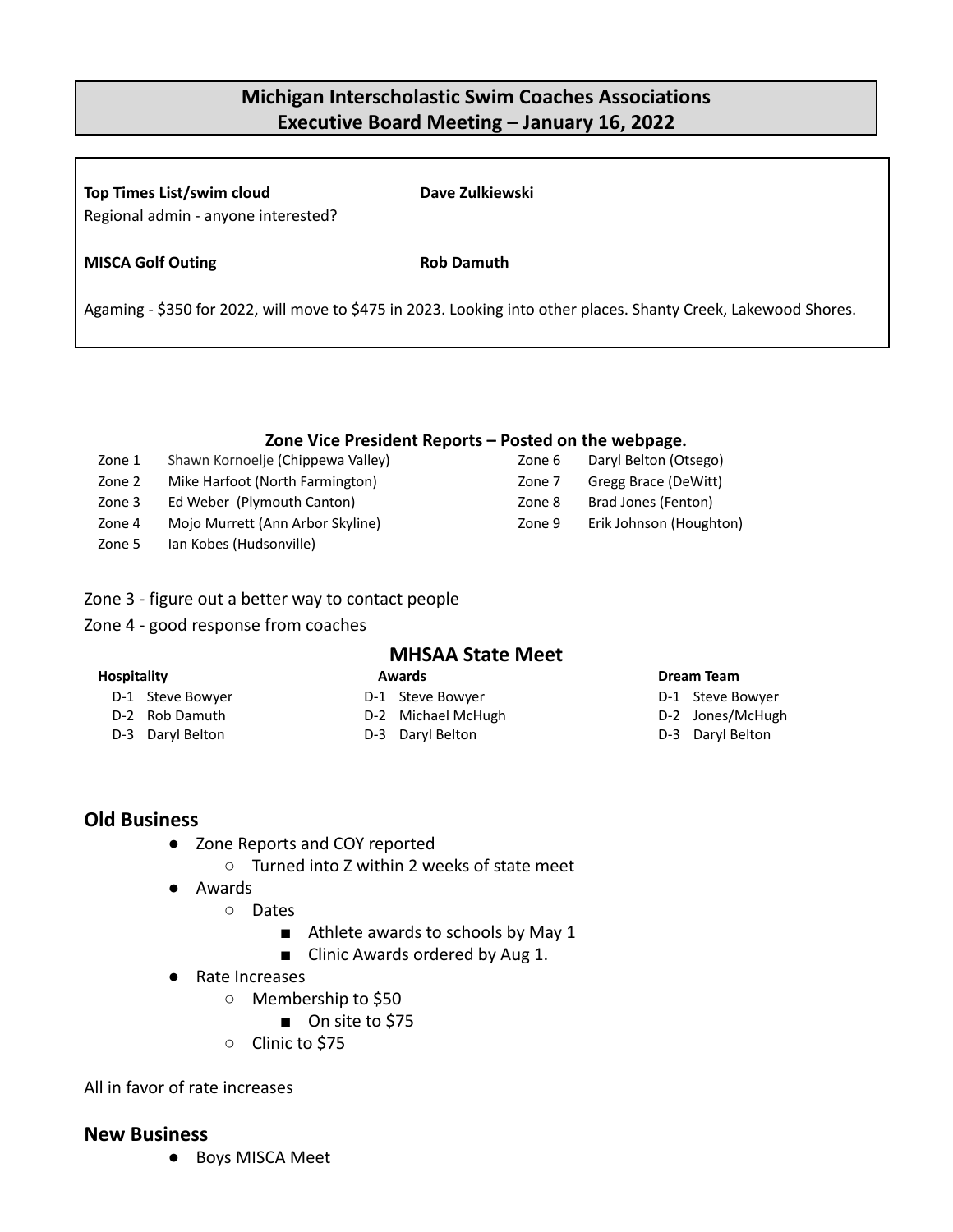- State meet sites
	- o Please address D1 cut times with the MHSAA.
	- o MISCA will look at meet files before they go out.
- State Champs podcast
	- o Let Z know if you have any topics
- Oxford Fundraiser
	- o Thanks to all who donated, national response.
	- o \$4,788.00
- MISCA MS Meet
	- o Lakeview HS
- Diving regional proposals. Diving committee.

Spring meeting - MHSAA, April 24 (back up May 1)

Adjourn - 1:10pm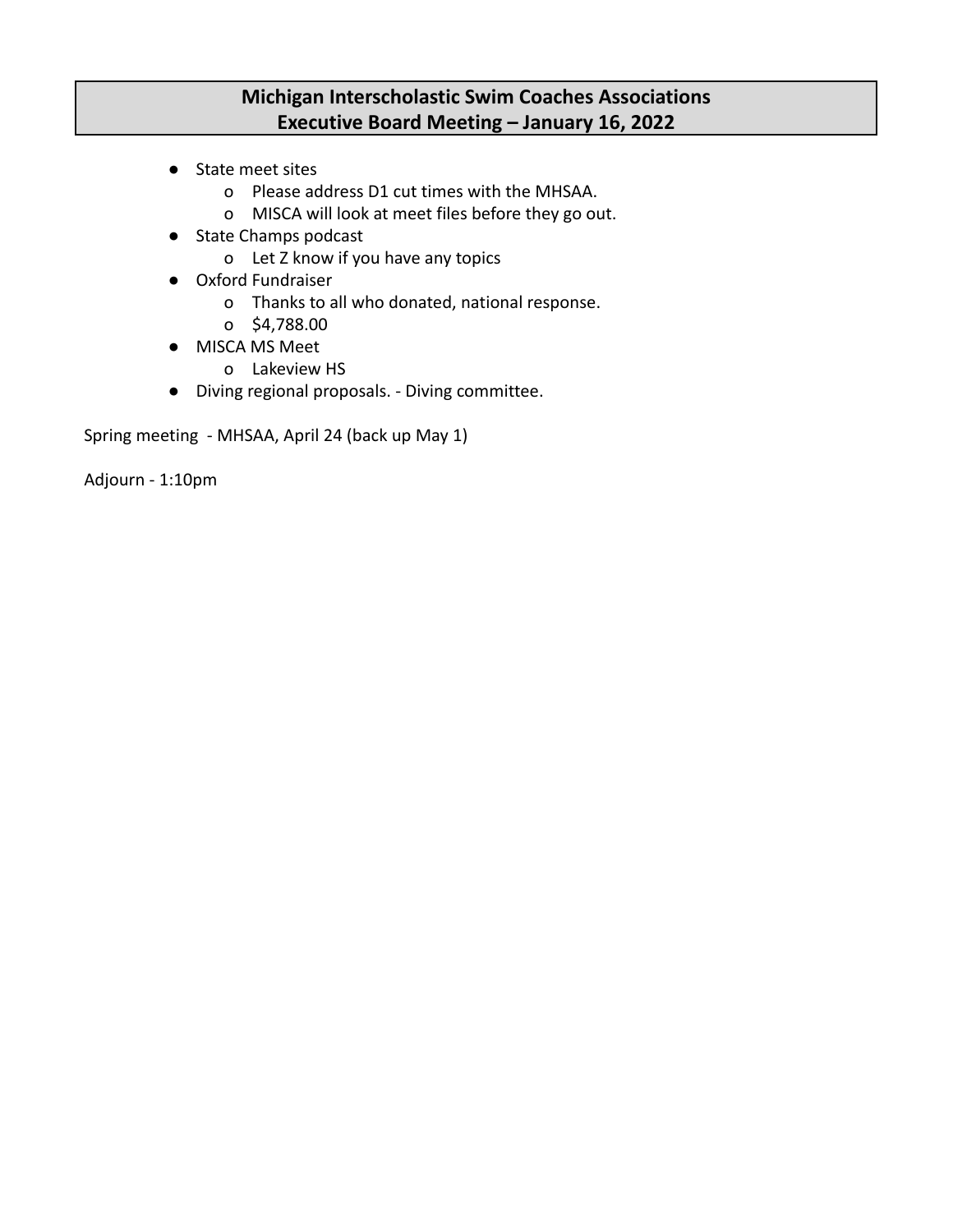#### **MHSCA:**

In memoriam: It was decided to put this on the member associations. It would be their responsibility to pass the information to us. Photos are encouraged with Name, school(s), sport(s), and years coached. I know we spoke about this so we can mention people at the clinic/banquet.

MIAAA: There are 160+ new Ads in the state. ADs are also feeling the stress. At their March conference there will be a session(s) dealing with their mental health. There was an invitation to all associations to attend the conference and/or hand out flier about their association and what they do. With that many new Ads, they may not know what we do for coaches and athletes.

MISCA will print up MISCA flier for the AD Conference in March. Show the benefits of membership. They said that they will put in the folder for each AD.

In the area of insurance, it was reminded that with lower amounts of coaches joining associations last year, those coaches lost their "continuous coverage". The coverage of coaches starts when they join their association.

There was also talk of coaches that are 'third party' employees. Many may have little to no coverage in their coaching assignments.

Perhaps we can talk to our members that our coaches that are not teachers in that district. If they are third party employees, what coverage do they get.

All association should make insurance information from Loomis and Lapann available for their members.

Associations are encouraged to nominate individuals for the Distinguished Service Award.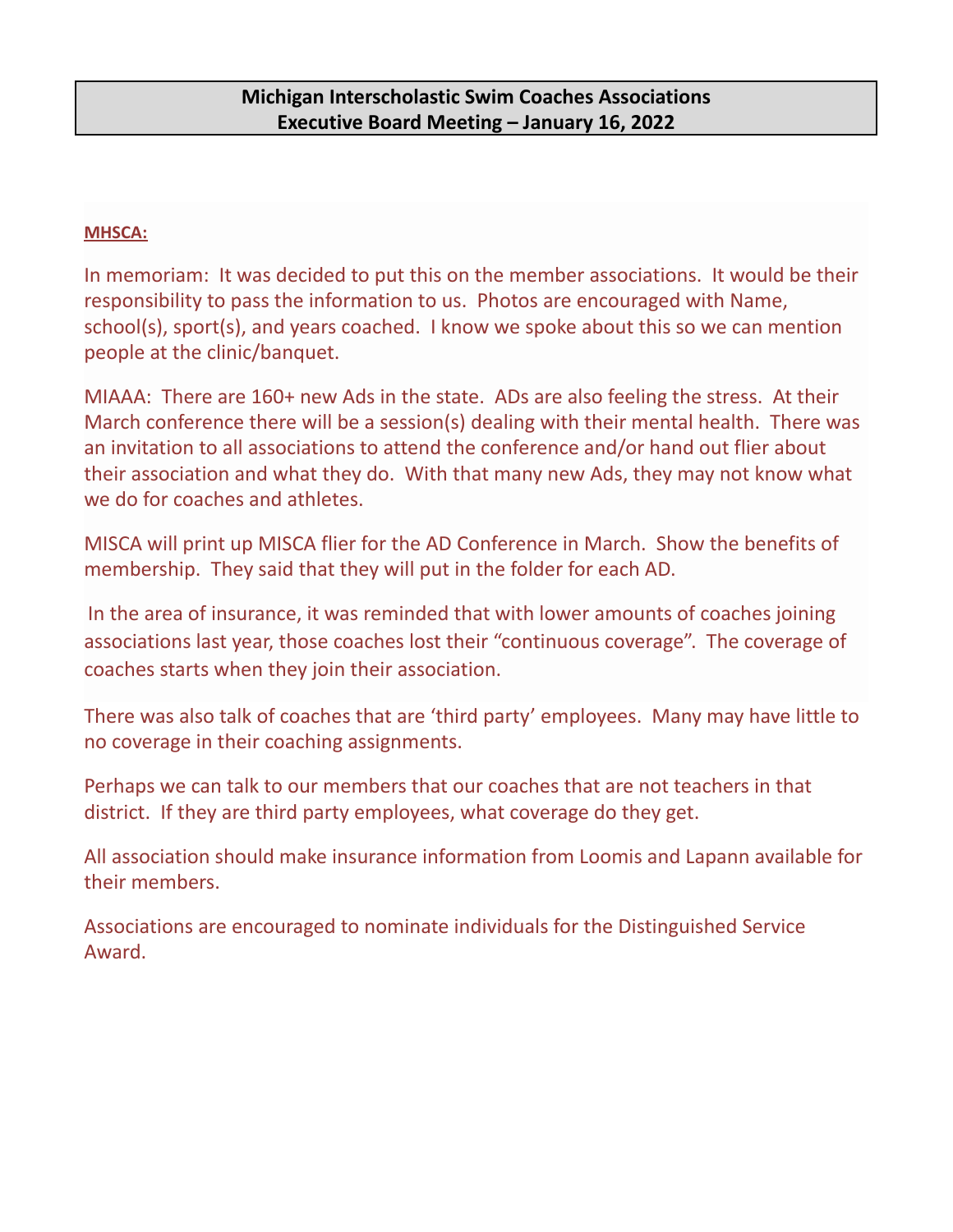Oxford Funds:

Very proud of the swim and dive community, both near and far.

We were able to collect funds for the Oxford Swim & Dive Teams. Checks totaling \$4,788 were delivered to their head coach.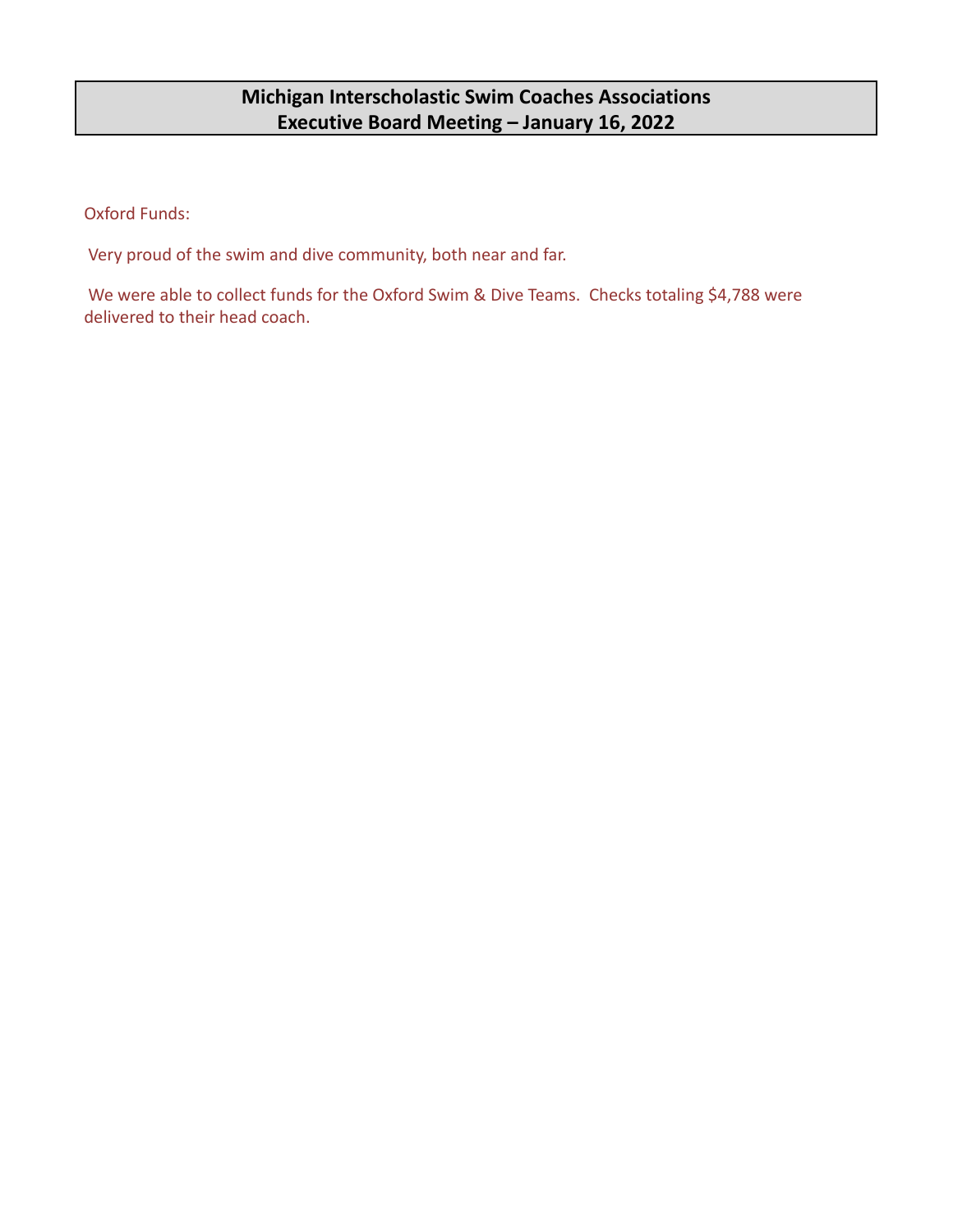|    | Α                   | В              | c                                             | D            |
|----|---------------------|----------------|-----------------------------------------------|--------------|
| 1  | <b>Oxford Funds</b> |                |                                               |              |
| 2  |                     |                |                                               |              |
| 3  |                     |                |                                               |              |
| 4  | <b>Date</b>         | <b>Amount</b>  | Contributor                                   | Platform     |
| 5  | 14-Dec              |                | \$100 North Farmington Boys                   | Check        |
| 6  | 14-Dec              |                | \$100 North Farmington Girls                  | <b>Check</b> |
| 7  | 15-Dec              | \$30 MS        |                                               | Check        |
| 8  | 8-Dec               | \$100 RD       |                                               | PayPal       |
| 9  | 9-Dec               | \$100 CS       |                                               | PayPal       |
| 10 | 9-Dec               |                | \$100 Sailfish Swim Club                      | PayPal       |
| 11 | 9-Dec               |                | \$48.06 Battle Creek Harper Creek Swim & Dive | PayPal       |
| 12 | 9-Dec               | \$20 JS        |                                               | PayPal       |
| 13 | 9-Dec               | \$50 JC        |                                               | PayPal       |
| 14 | 10-Dec              | \$25 AW        |                                               | PayPal       |
| 15 | 8-Dec               | \$5 KT         |                                               | Venmo        |
| 16 | 8-Dec               | \$60 SB        |                                               | Venmo        |
| 17 | 8-Dec               | \$20 GB        |                                               | Venmo        |
| 18 | 8-Dec               | \$100 LS       |                                               | Venmo        |
| 19 | 8-Dec               | \$100          | Berkley Swim & Dive                           | Venmo        |
| 20 | 8-Dec               | \$50 DE        |                                               | Venmo        |
| 21 | 8-Dec               | \$100 MV       |                                               | Venmo        |
| 22 | 8-Dec               | <b>\$50 IK</b> |                                               | Venmo        |
| 23 | 8-Dec               | \$50 BJ        |                                               | Venmo        |
| 24 | 8-Dec               | \$25           | Plymouth Swim & Dive                          | Venmo        |
| 25 | 8-Dec               | \$20 DR        |                                               | Venmo        |
| 26 | 9-Dec               | \$500 IST      |                                               | Venmo        |
| 27 | 9-Dec               |                | \$100 Otsego Swim and Dive                    | Venmo        |
| 28 | 9-Dec               |                | \$25 Brookfield East Swimming                 | Venmo        |
| 29 | 9-Dec               | \$20 JH        |                                               | Venmo        |
|    |                     |                | Waukesha North/Kettle                         |              |
| 30 | 9-Dec               |                | \$100 Moraine/Pewaukee Swim and Dive          | Venmo        |
| 31 | 9-Dec               | \$50 RD        |                                               | Venmo        |
| 32 | 9-Dec               |                | \$50 Ottawa Hills Swim & Dive                 | Venmo        |
| 33 | 9-Dec               |                | \$60 Warren Mott Swim and Dive                | Venmo        |
| 34 | 9-Dec               |                | \$50 MM                                       | Venmo        |
| 35 | 9-Dec               | \$20 HM        |                                               | Venmo        |
| 36 | 10-Dec              | \$20 SM        |                                               | Venmo        |
| 37 | 10-Dec              | \$140 DB       |                                               | Venmo        |
| 38 | 10-Dec              |                | <b>\$5 AK</b>                                 | Venmo        |
| 39 | 11-Dec              | \$50 DM        |                                               | Venmo        |
| 40 | 13-Dec              |                | \$1,000 Skyline HS Swim & Dive                | Venmo        |
| 41 | 13-Dec              |                | \$300 Northville HS Swim & Dive               | Venmo        |
| 42 | 14-Dec              |                | \$200 Emmaus Swim & Dive                      | Venmo        |
| 43 | 14-Dec              | \$25 DB        |                                               | Venmo        |
| 44 | 14-Dec              |                | \$20 Lansing Swim Program                     | Venmo        |
| 45 | 14-Dec              |                | \$200 South Lyon Boys Swimming                | Venmo        |
| 46 | 19-Dec              |                | \$100 Royal Oak Girls Swim & Dive             | Venmo        |
| 47 | 16-Dec              |                | \$50 AA Skyline Swim & Dive                   | Venmo        |
| 48 | 31-Dec              | \$50 EW        |                                               | Venmo        |
| 49 |                     | \$4,388        |                                               |              |
| 50 |                     |                |                                               |              |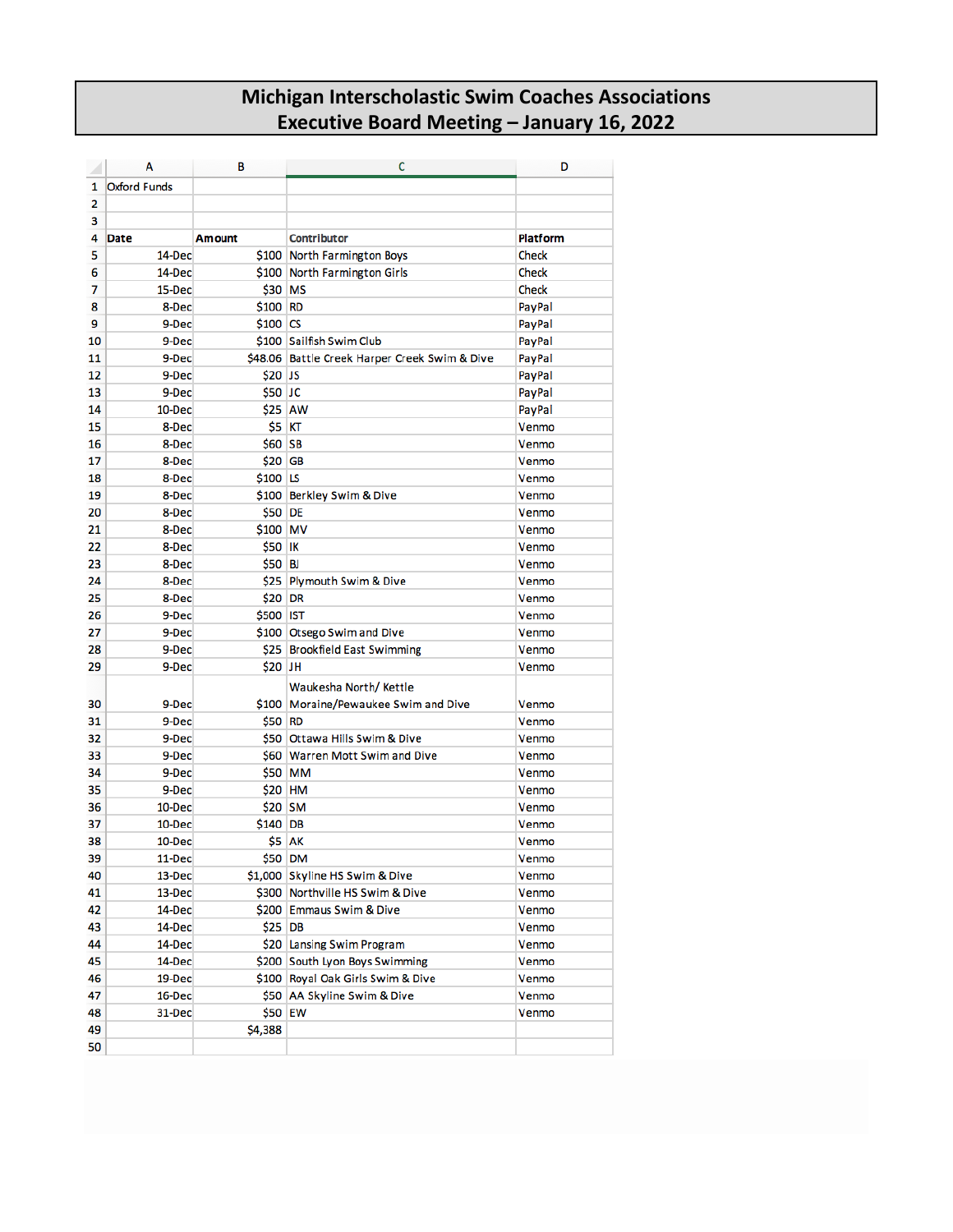MISCA Clinic Committee November 21, 2021 Brad Jones, Mike McHugh, Greg Phill, and Darrin Millar

Things that we can discuss at our Winter Meeting – January 9

All in attendance thought the clinic went very well.

Make sure the bar is opened earlier so it available for the Coaches Panel.

Executive Board Meeting – was the room too small? We had to pull in more tables and chairs. Do we need a different room?

Board Meeting from 7:30-8:30.

Food in hallway – Others not involved with the meeting were eating. We are paying per person. Allow Steve's report to go first on agenda. This way he can be out at registration table.

Moving registration time from 8-9:30 to 8:30-9:30. This will allow Steve to be in the Executive Meeting longer before the registration window. Also, it will allow other board members to help at registration table.

Look at adding a line item to annual budget for MISCA PR. Pens, shirts, clipboards, draw string bags, etc. Will look at cost for 100/200/500 units.

Goodie bags for members that pre-register. Getting mints, highlighters, flash drives in bulk?

### **Efforts to boost clinic attendance:**

Darrin will generate a flier and deliver to MIAAA rep that will be passed out to all Athletic Director conference in March 2022.

Andi has agreed to give the last slide(s) in the MHSAA rules meeting to discuss MISCA, membership, and clinic.

Ian and Brad talk with NISCA reps from our zone and invite members from their associations. Swim Swam promote?

### **Vendors:**

Current Vendor Agreement:

#### **TERMS OF AGREEMENT:**

**1. The MISCA agrees to grant the sponsor the following sponsorship rights:**

**Option 1: Vendor table at the MISCA Clinic - \$250 \_\_\_\_**

**Option 2: Rotating banner on MISCA website - \$250 \_\_\_\_**

**Option 3: Permanent ad space on MISCA website - \$500 \_\_\_\_**

**Option 4: Ad space in annual MISCA Workout Book -**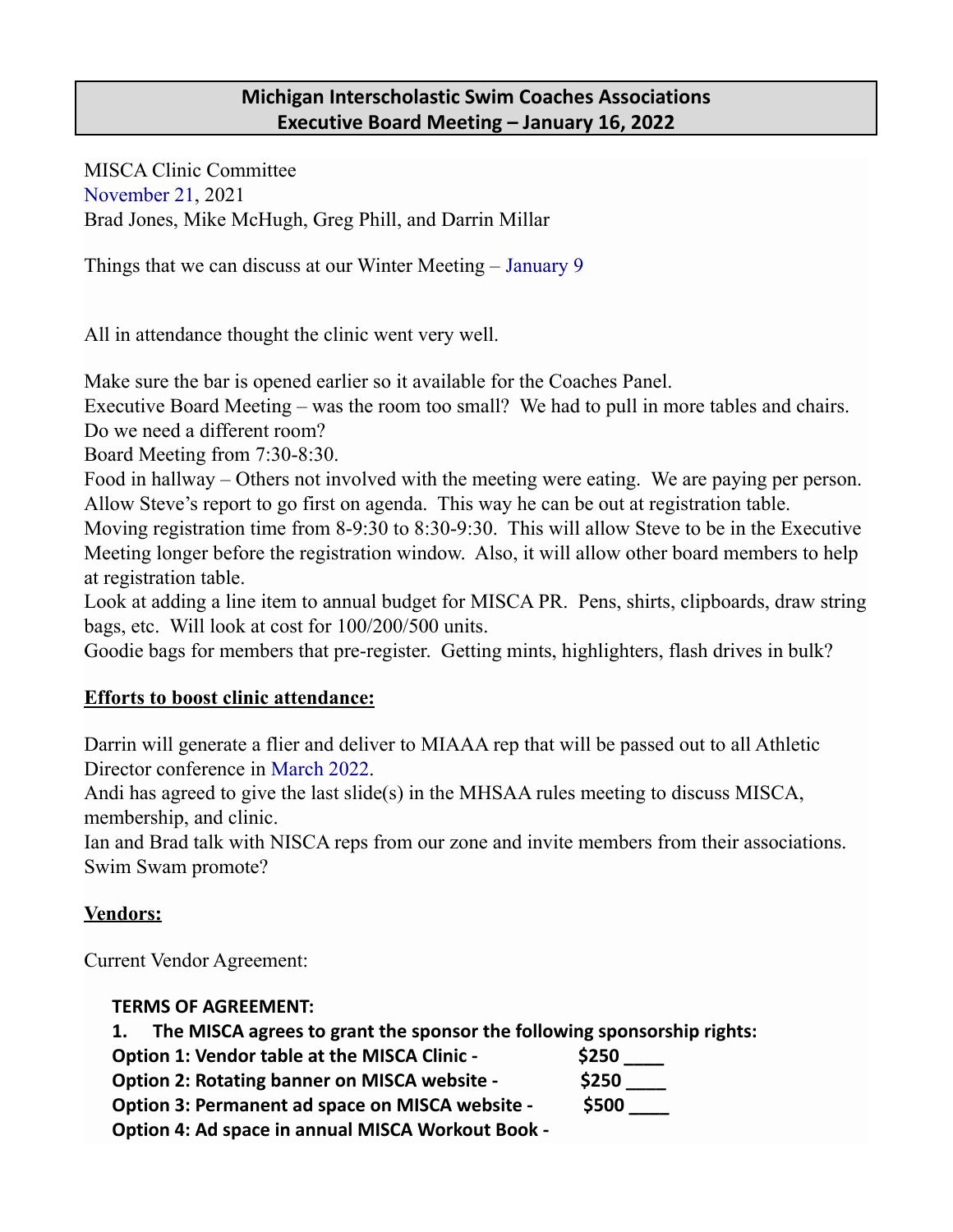**¼ page - \$25 \_\_\_\_ ½ page - \$50 \_\_\_\_ Full page - \$100 \_\_\_\_**

**Total Vendor/Sponsor Fees - \$\_\_\_\_\_\_\_**

**2. The agreement will be for the period from the MISCA Fall Clinic to the start MISCA Fall Clinic of the following year.**

**3. The terms and conditions of this agreement shall not be disclosed to any third parties without the prior written consent of both parties.**

### **4. The rights of either party under this agreement shall not be transferable or assignable either in whole or in part.**

Finalize a space for them with hotel.

Price sheet to possibly be updated. Include promotion on our social media platforms (Twitter, Facebook, and Instagram)

We know of traditional vendors (Maxwell, Different Strokes, Riegel/Colorado) get them back into the fold.

Adding new vendors:

Confluence (starting blocks) Shirley Gufstason

Advance Sports Record Boards

Others?

Any apps that are being used by our membership Pace Genius, Meet Mobil, etc.

Perhaps vendors would be willing to offer a raffle for money off their product.

Greg mentioned that most hotels will put more pressure on us to have people stay at least a night.

Offer a golf outing raffle for people that actually stayed a night. If someone stayed 2 nights, they get their name in twice.

Golf outing drawings: General membership meeting, awards luncheon, coaches social, and hotel guests